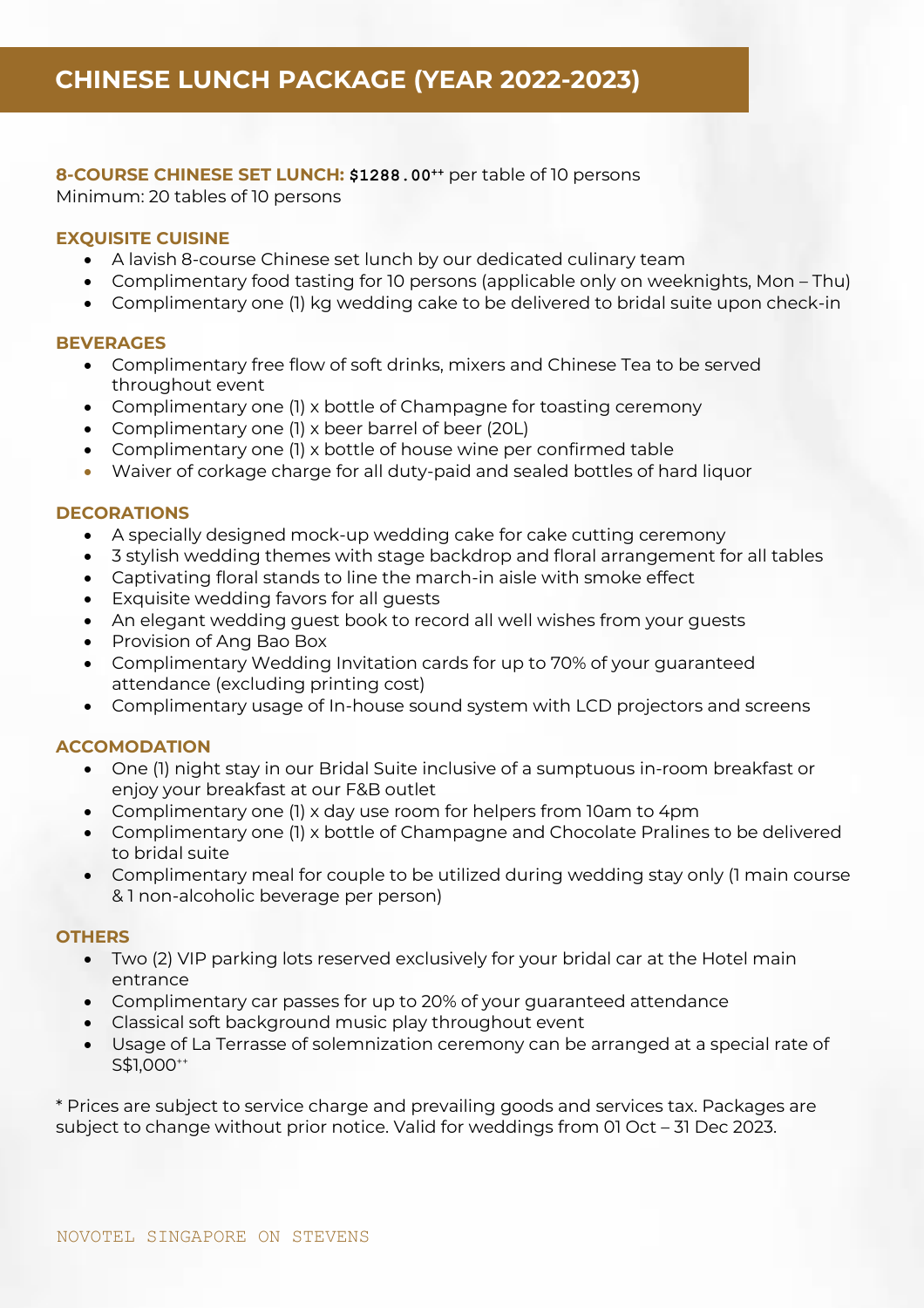# **8-COURSE CHINESE SET DINNER: \$1288.00<sup>++</sup> per table of 10 persons**

Minimum: 18 tables of 10 persons *Valid from Mondays to Fridays only*

# **EXQUISITE CUISINE**

- A lavish 8-course Chinese set dinner by our dedicated culinary team
- Complimentary food tasting for 10 persons (applicable only on weeknights, Mon Thu)
- Complimentary one (1) kg wedding cake to be delivered to bridal suite upon check-in

### **BEVERAGES**

- Complimentary free flow of soft drinks, mixers and Chinese Tea to be served throughout event.
- Complimentary one (1) x bottle of Champagne for toasting ceremony
- Complimentary one (1) x beer barrel of beer (20L)
- Complimentary one (1) x bottle of house wine per confirmed table
- Waiver of corkage charge for all duty-paid and sealed bottles of hard liquor

### **DECORATIONS**

- A specially designed mock-up wedding cake for cake cutting ceremony
- 3 stylish wedding themes with stage backdrop and floral arrangement for all tables
- Captivating floral stands to line the march-in aisle with smoke effect
- Exquisite wedding favors for all guests
- An elegant wedding guest book to record all well wishes from your guests
- Provision of Ang Bao Box
- Complimentary Wedding Invitation cards for up to 70% of your guaranteed attendance (excluding printing cost)
- Complimentary usage of In-house sound system with LCD projectors and screens

### **ACCOMODATION**

- One (1) night stay in our Bridal Suite inclusive of a sumptuous in-room breakfast or enjoy your breakfast at our F&B outlet
- Complimentary one (1) x day use room for helpers from 2pm to 7pm
- Complimentary one (1) x bottle of Champagne and Chocolate Pralines to be delivered to bridal suite
- Complimentary meal for couple to be utilized during wedding stay only (1 main course & 1 non-alcoholic beverage per person)

### **OTHERS**

- Two (2) VIP parking lots reserved exclusively for your bridal car at the Hotel main entrance
- Complimentary car passes for up to 20% of your guaranteed attendance
- Classical soft background music play throughout event
- Usage of La Terrasse of solemnization ceremony can be arranged at a special rate of S\$1,000<sup>++</sup>

\* Prices are subject to service charge and prevailing goods and services tax. Packages are subject to change without prior notice. Valid for weddings from 01 Oct – 31 Dec 2023. \* Not valid for Eve and Public Holidays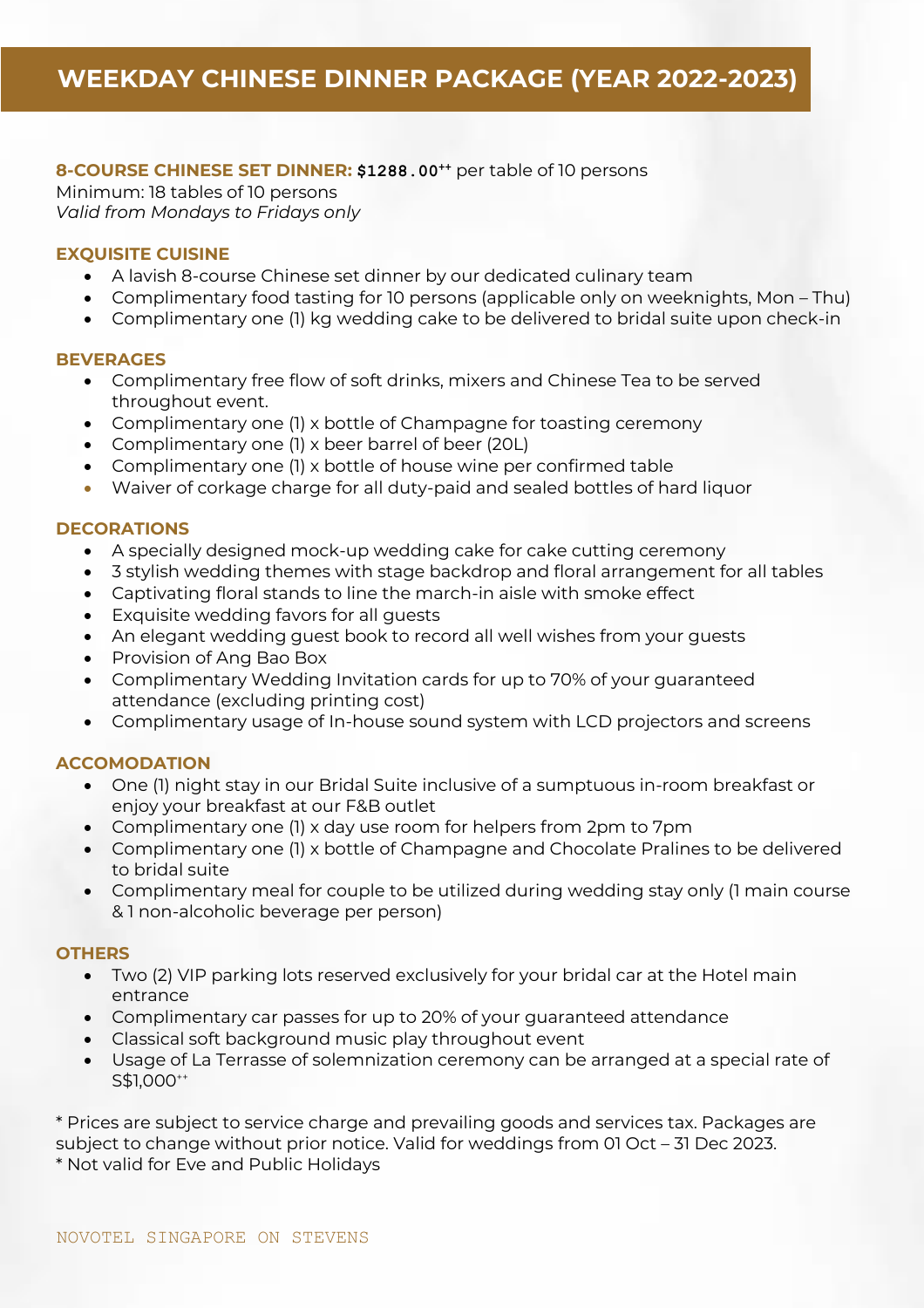# **9-COURSE CHINESE SET DINNER**: **\$1488.00++** per table of 10 persons

Minimum: 20 tables of 10 persons *Valid on Saturdays, Sundays and Eve of and Public Holidays*

### **EXQUISITE CUISINE**

- A lavish 9-course Chinese set dinner by our dedicated culinary team
- Complimentary food tasting for 10 persons (applicable only on weeknights, Mon Thu)
- Complimentary one (1) kg wedding cake to be delivered to bridal suite upon check-in

### **BEVERAGES**

- Complimentary free flow of soft drinks, mixers and Chinese Tea to be served throughout event.
- Complimentary one (1) x bottle of Champagne for toasting ceremony
- Complimentary two (2) x beer barrel of beer (20L)
- Complimentary one (1) x bottle of house wine per confirmed table
- Waiver of corkage charge for all duty-paid and sealed bottles of hard liquor

# **DECORATIONS**

- A specially designed mock-up wedding cake for cake cutting ceremony
- 3 stylish wedding themes with stage backdrop and floral arrangement for all tables
- Captivating floral stands to line the march-in aisle with smoke effect
- Exquisite wedding favors for all guests
- An elegant wedding guest book to record all well wishes from your guests
- Provision of Ang Bao Box
- Complimentary Wedding Invitation cards for up to 70% of your guaranteed attendance (excluding printing cost)
- Complimentary usage of In-house sound system with LCD projectors and screens

# **ACCOMODATION**

- One (1) night stay in our Bridal Suite inclusive of a sumptuous in-room breakfast or enjoy your breakfast at our F&B outlet
- Complimentary one (1) x day use room for helpers from 2pm to 7pm
- Complimentary one (1) x bottle of Champagne and Chocolate Pralines to be delivered to bridal suite
- Complimentary meal for couple to be utilized during wedding stay only (1 main course & 1 non-alcoholic beverage per person)

# **OTHERS**

- Two (2) VIP parking lots reserved exclusively for your bridal car at the Hotel main entrance
- Complimentary car passes for up to 20% of your guaranteed attendance
- Classical soft background music play throughout event
- Usage of La Terrasse of solemnization ceremony can be arranged at a special rate of S\$1,000<sup>++</sup>

\* Prices are subject to service charge and prevailing goods and services tax. Packages are subject to change without prior notice. Valid for weddings from 01 Oct – 31 Dec 2023.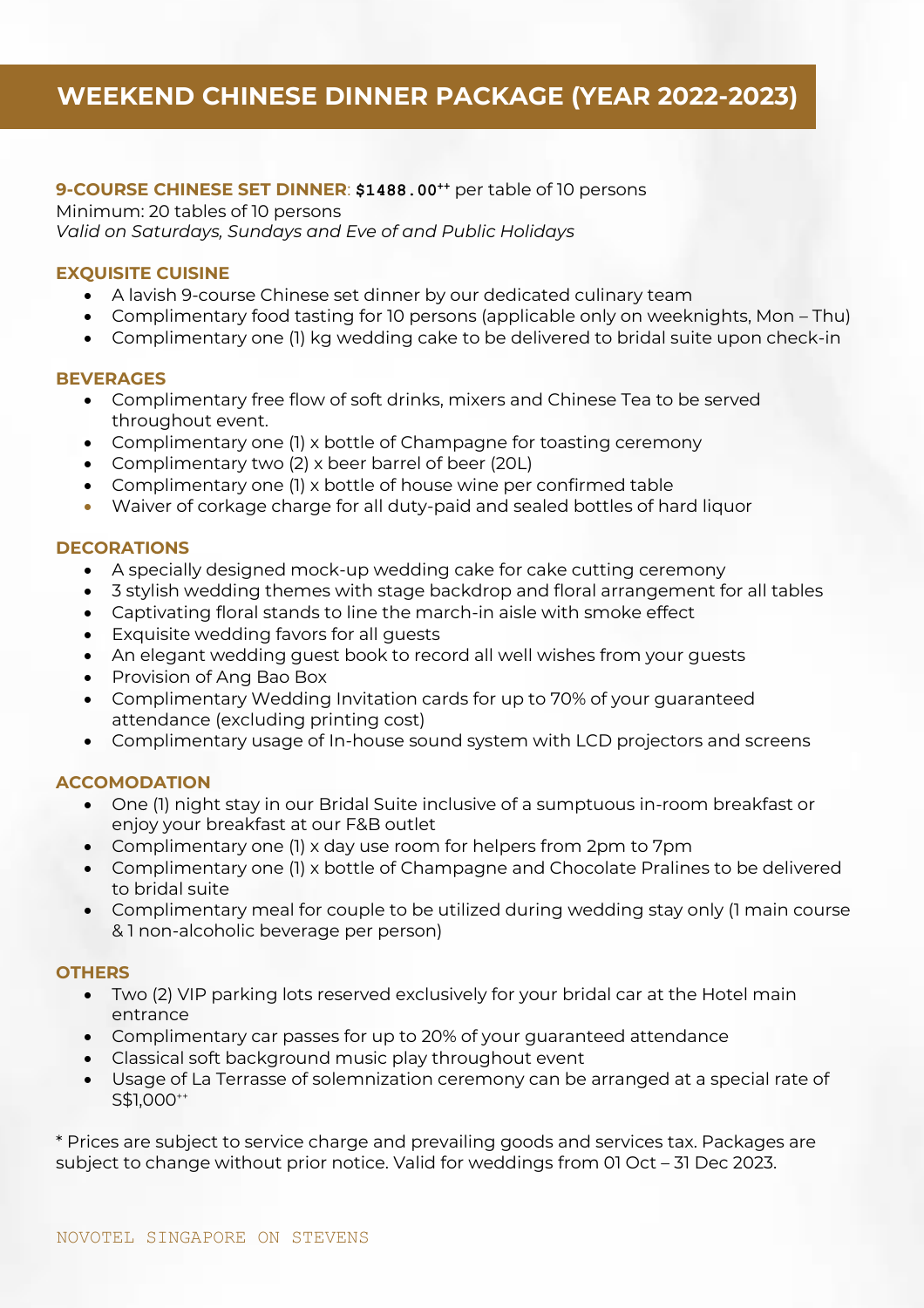# **五福拼盘 | DELUXE PLATTER**

#### **(Choice of Five Items)**

- 脆皮烧肉
	- Crispy Pork Belly
- 芥末沙律虾 Prawn Salad with Wasabi Mayonnaise 日本墨鱼仔
- Japanese Octopus with Sesame Seeds □ 泰式海蜇
- Marinated Jellyfish with Thai Sweet Chilli
- 香甜辣酱螺片 Topshell with Sriracha Chilli Dressing
- 口 烟熏鸭 Smoked Duck with Hoisin Sauce
- □ 金钱肉干 (鸡 / 猪) Sweet Sliced BBQ Pork/Chicken Coin 醉鸡
- Drunken Chicken with Wolfberries □ 广式烧鸭
- Cantonese Roasted Duck
- 蟹肉芙蓉蛋 'Fu Yong' Fried Egg with Crabmeat

### **汤 | SOUP (Choice of One Item)**

- 聚宝羹 Imperial Treasure Braised Soup (Abalone, Fish Lips, & Fish Maw)
- 蟹肉鱼鳔羹 Braised Crab Meat & Fish Maw Soup
- 海鲜金针金瓜羹 Braised Pumpkin Seafood & Enoki Mushroom Soup
- 虫草花鲜淮山炖鸡汤
	- Double Boiled Chicken Consommé with Cordyceps Flower and Burdock
- □ 炖四宝汤

Rich Consommé with Four Treasures (Dried Scallop, Jellyfish, Jin Hua Ham, Cordycep Flower)

# **海鲜 | SEAFOOD**

### **(Choice of One Item)**

- □ XO 酱虾球炒芦笋 XO Sauce Shrimp on Asparagus
- □ 花雕醉虾 Drunken Prawns with Wolfberries
- □ 药材虾 Herbal Prawns with Chinese Celery
- □ XO 西芹甜椒带子 Stir Fried Scallop with XO sauce on Celery & Bell Peppers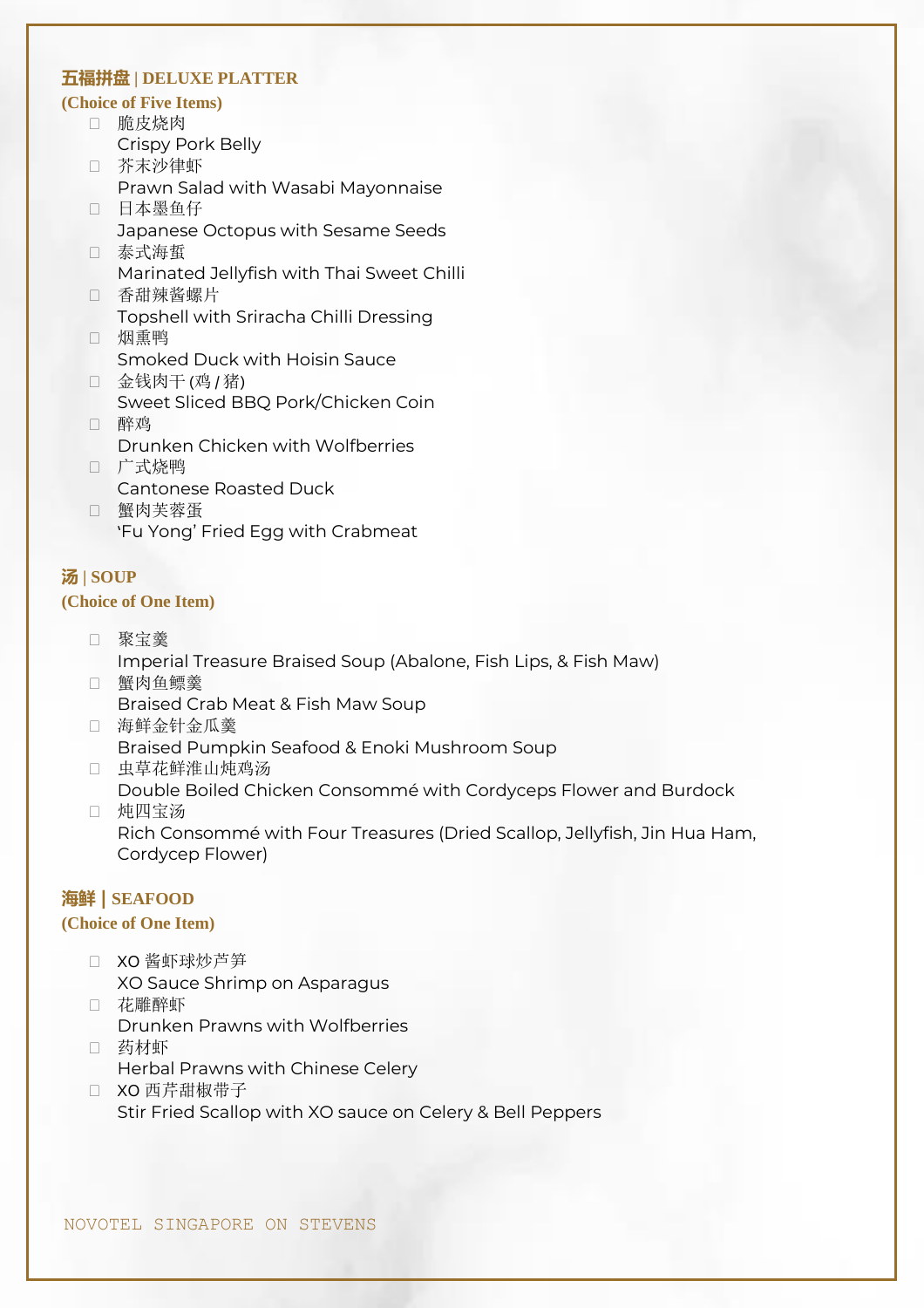# **鱼 | FISH (Choice of One Item)**

- 清蒸/油浸红石斑鱼 Steamed / Deep Fried Red Grouper 清蒸/油浸金目鲈
- Steamed / Deep Fried Seabass
- 清蒸/油浸鲷鱼 Steamed / Deep Fried Snapper

港式,潮式,四川酱,香辣鼓汁 *In Hong Kong Style / Teochew Style / Szechuan Sauce / Spicy Black Bean Sauce*

# **禽 | POULTRY**

# **(Choice of One Item)**

- □ 金蒜脆皮烧鸡 Crispy Chicken with Spice Salt & Golden Garlic
- □ 香梅酱烧鸭 Roasted Duck with Plum Sauce

# **蔬菜 | VEGETABLES**

### **(Choice of One Item)**

- 三菇扒生菜 Braised Trio Mushroom on Iceberg Lettuce
- 香菇百灵菇扒时蔬 Braised Shitake & Bai Ling Mushrooms with Seasonal Vegetables 蒜蓉螺片扒菠菜
- Sliced Top Shell & Garlic on Spinach 蟹肉蛋白兰花
	- Crab Meat & Egg White on Broccoli

### **(Applicable for Weekend Dinner Package)**

- 鲍鱼冬菇扒时蔬 Braised Baby Abalone with Chinese Mushroom & Seasonal Vegetables
- 鲍鱼百灵菇扒时蔬 Braised Baby Abalone with Bai Ling Mushroom & Seasonal Vegetables
- 干贝海参时蔬 Braised Sea Cucumber with Dried Scallop Sauce with Seasonal Vegetables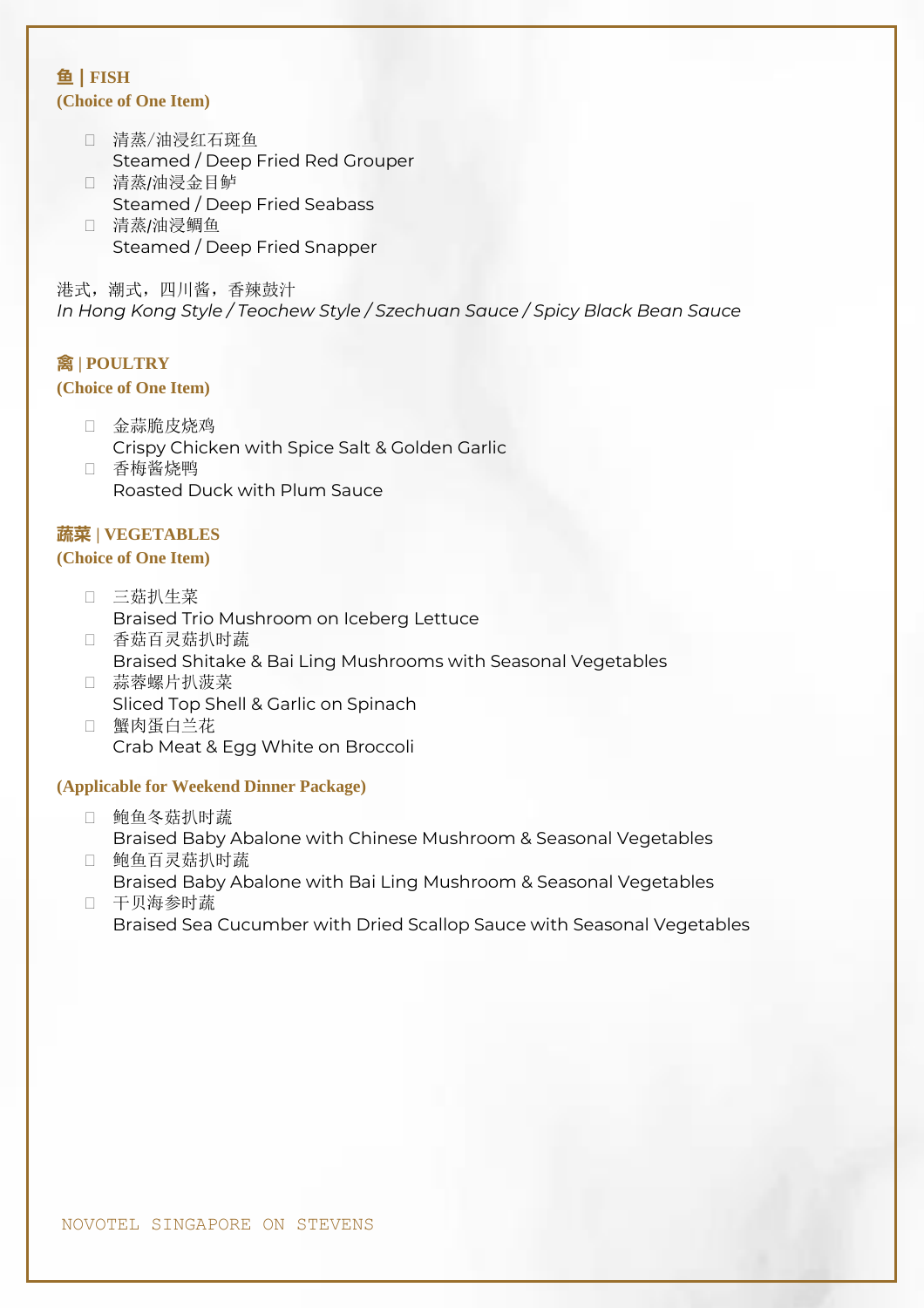# **肉** | MEAT **(Choice of One Item) (Applicable for Weekend Dinner Package)**

- 椒盐排骨
- Crispy Pork Ribs with Salt & Pepper 京都排骨
- 'Jing Du' Pork Ribs with Sesame Seeds 黑椒排骨

Black Pepper Pork Ribs with Onion

# **面饭 | NOODLE / RICE**

# **(Choice of One Item)**

- 海鲜炒乌冬面 Japanese Udon with Assorted Seafood
- 蟹肉蛋白金针焖伊府面 Ee-Fu Noodle with Crab Meat, Enoki Mushroom & Egg White Sauce
- □ XO 蟹肉炒饭 XO Crab Meat Fried Rice
- □ 干烧伊府面 Braised Ee-Fu Noodle with Mushroom & Yellow Chives 腊味荷叶饭
	- Fragrant Rice with Chinese Sausage in Lotus Leaf

# **甜品 | DESSERT**

# **(Choice of One Item)**

- 口 红豆沙汤圆 Warm Cream of Red Bean with Glutinous Sesame Rice Ball
- 白果芋泥马蹄汁 Warm Yam Paste with Gingko Nut in Chestnut Sauce
- 龙眼雪耳红枣甜汤 Warm Dates, Longan & Snow Fungus Sweet Soup
- 杨枝甘露 Chilled Cream of Mango with Pomelo & Sago 清凉雪耳红枣雪梨
	- Chilled Korean Pear with Dates & Snow Fungus